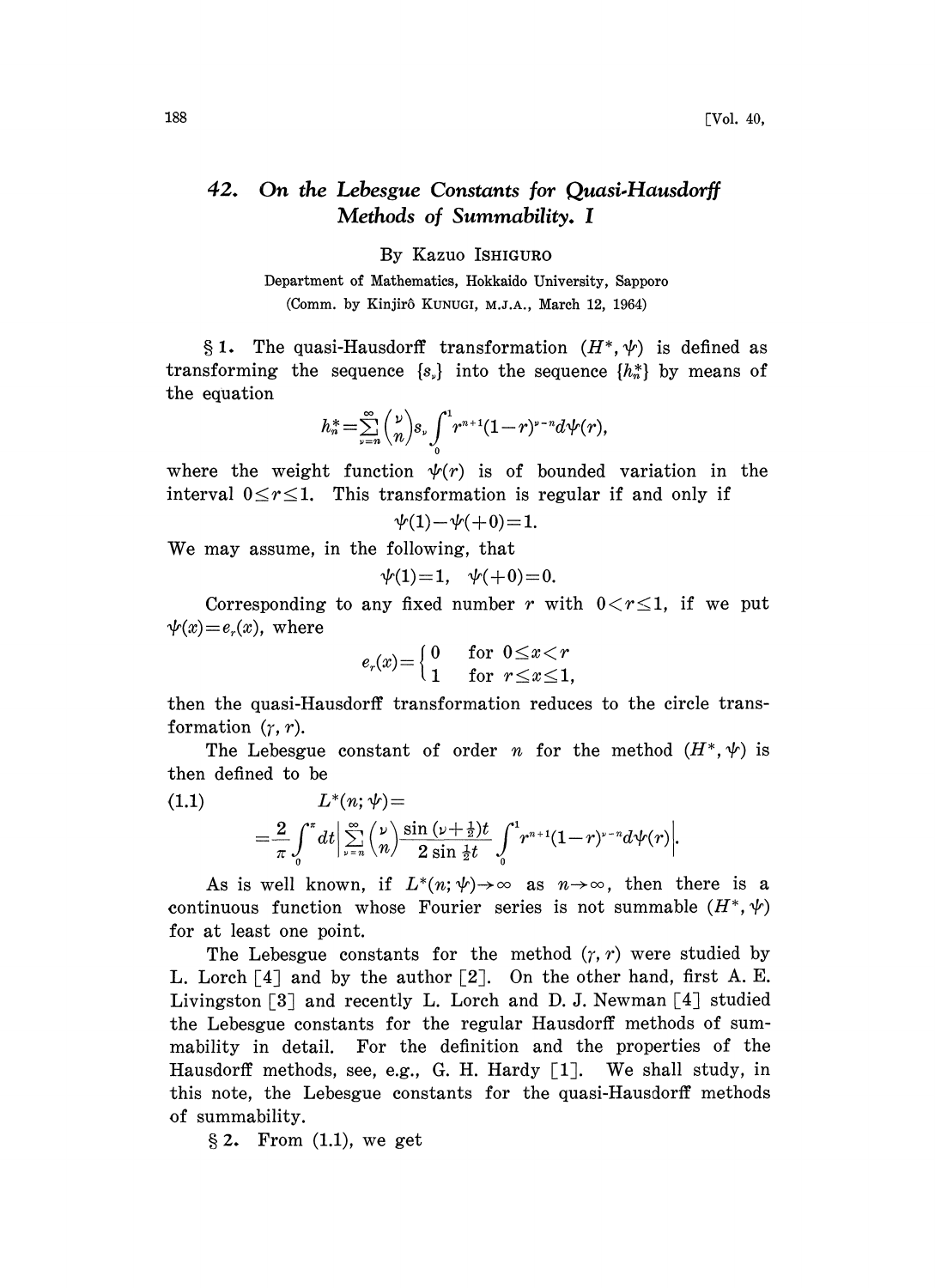(2.1) 
$$
L^*(n; \psi) =
$$
  
=  $\frac{2}{\pi} \int_0^{\pi/2} \frac{du}{\sin u} \Big| \int_0^1 r^{n+1} \mathcal{J} \Big\{ \frac{e^{i(2n+1)u}}{(1 - e^{2iu} + re^{2iu})^{n+1}} \Big\} d\psi(r) \Big|.$ 

Here we put

$$
\frac{1}{1-e^{2iu}+re^{2iu}}=p(u,r)e^{i q(u,r)},
$$

then

(2.2)  
\n
$$
1-\cos 2u + r \cos 2u = \frac{1}{p(u, r)} \cos q(u, r)
$$
\n
$$
\sin 2u - r \sin 2u = \frac{1}{p(u, r)} \sin q(u, r)
$$
\n
$$
\{rp(u, r)\}^{2} = \frac{r^{2}}{r^{2} + 4(1 - r) \sin^{2} u}
$$
\n
$$
0 \leq rp(u, r) \leq 1,
$$

where  $rp(u, r)=1$  if, and only if,  $u=0$  or  $r=1$ . Then, from (2.1), we obtain

$$
L^*(n; \psi) =
$$
  
=  $\frac{2}{\pi} \int_0^{\pi/2} du \Big| \int_0^{1-0} \frac{1}{\sin u} r^{n+1} p^{n+1} (u, r) \sin \{(n+1)q(u,r)+(2n+1)u\} d\psi(r) +$   
+  $\frac{\sin (2n+1)u}{\sin u} [\psi(1)-\psi(1-0)] \Big|.$ 

Since

$$
\Big | (e^{iu}\!-\!1) \!\Big(\frac{1}{\sin u}-\!\frac{1}{u}\Big) \mathcal{J}\Big\{\frac{r^{n+1}e^{i(2n+1)u}}{(1\!-\!e^{2iu}\!+\!r e^{2iu})^{n+1}}\Big\}\Big|\!\leq\! M\!<\!\infty
$$

for  $0 < u \leq \frac{\pi}{2}$ ,  $0 \leq r \leq 1$  and tends to zero as  $n \to \infty$  except on the line  $r=1$ , we have

$$
(2.3) \qquad L^*(n; \psi) = \\ = \frac{2}{\pi} \int_0^{\pi/2} du \Big| \int_0^{1-0} \frac{1}{u} r^{n+1} p^{n+1} (u, r) \sin \left\{ (n+1) q(u, r) + 2(n+1) u \right\} d\psi(r) + \\ + \frac{\sin (2n+1) u}{\sin u} \Big[ \psi(1) - \psi(1-0) \Big] \Big| + o(1).
$$

as  $n \rightarrow \infty$ .

§ 3. From the previous paper [2], it is easily seen that the estimate, for small  $u$ ,

(3.1) 
$$
q(u,r)=2\frac{1-r}{r}u+O(u^3)
$$

for fixed r holds uniformly in r for  $0 < \delta \le r \le 1$  with any fixed  $\delta$ . Here we shall estimate

(3.2) 
$$
L_s^*(n; \psi) = \\ = \frac{2}{\pi} \int_0^{\pi} dt \Big| \sum_{\nu=n}^{\infty} {\nu \choose n} \frac{\sin (\nu + \frac{1}{2}) t}{2 \sin \frac{1}{2} t} \int_s^1 r^{n+1} (1-r)^{\nu-n} d\psi(r) \Big|
$$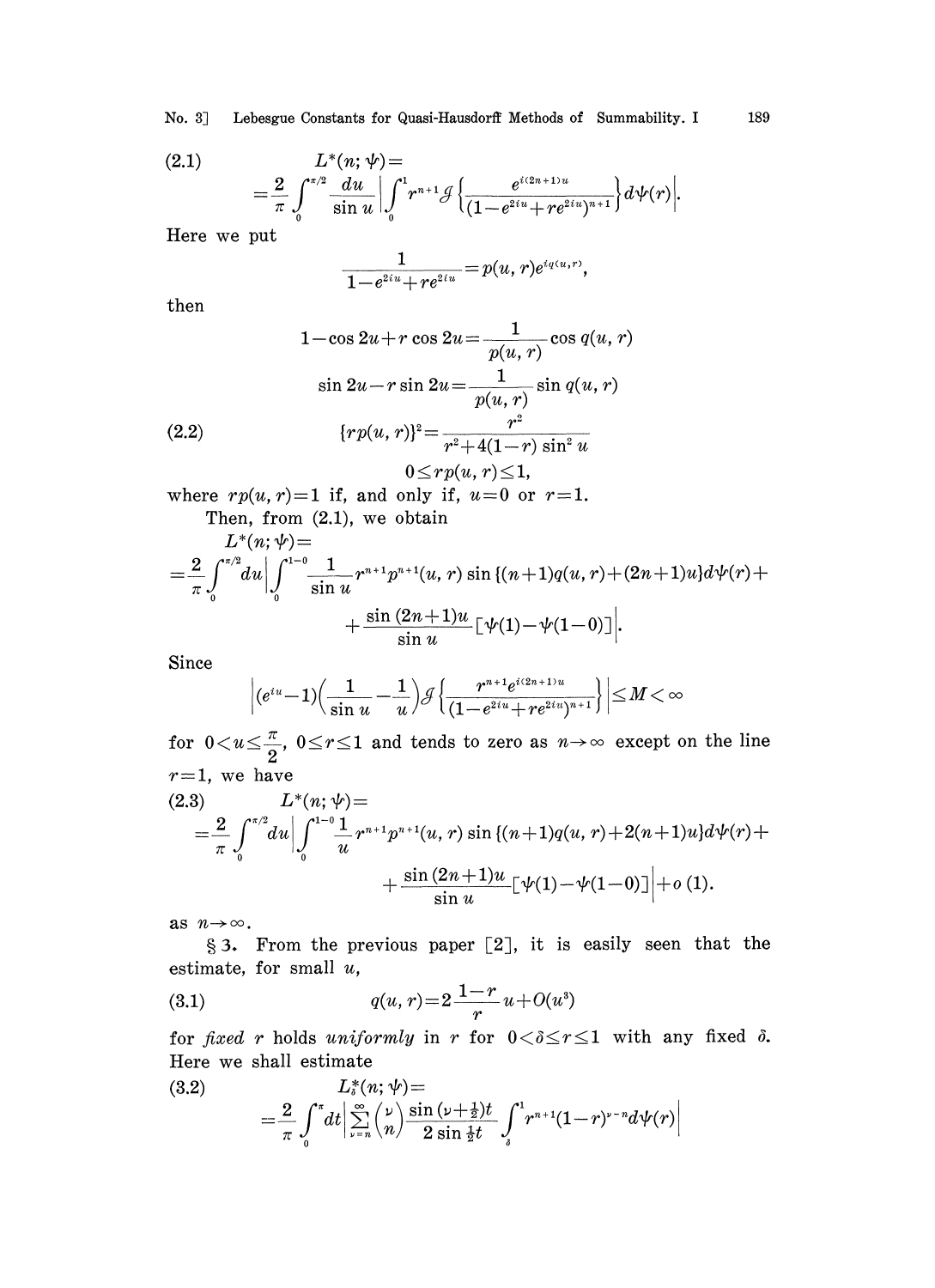K. ISHIGURO

$$
=\frac{2}{\pi}\int_{0}^{\pi/2}du\Big|\int_{s}^{1-0}\frac{1}{u}r^{n+1}p^{n+1}(u,r)\sin\{(n+1)q(u,r)+2(n+1)u\}d\psi(r)++\frac{\sin{(2n+1)u}}{\sin{u}}\Big[\psi(1)-\psi(1-0)\Big]\Big|+o(1).
$$

Let

$$
I_n = \frac{2}{\pi} \int_0^{\pi/2} du \Big| \int_s^{1-0} \frac{1}{u} r^{n+1} p^{n+1} (u, r) \sin[(n+1)q(u, r) + 2(n+1)u] d\psi(r) +
$$
  
+ 
$$
\frac{\sin (2n+1)u}{\sin u} [\psi(1) - \psi(1-0)] \Big| -
$$
  
- 
$$
\frac{2}{\pi} \int_0^{\pi/2} du \Big| \int_s^{1-0} \frac{1}{u} r^{n+1} p^{n+1} (u, r) \sin 2(n+1) \frac{u}{r} d\psi(r) +
$$
  
+ 
$$
\frac{\sin (2n+1)u}{\sin u} [\psi(1) - \psi(1-0)] \Big|.
$$

From the previous paper [2], it is easily seen that if  $1 < m < e$ , then

$$
(3.3) \t\t\t\t r^2p^2(u,r) \!<\! m^{-\frac{8(1-r)}{\pi^2r^2}u^2}
$$

holds for r in the interval  $\delta \leq r \leq 1$  and for sufficiently small  $u \geq 0$ .

Now we shall take  $\sigma > 0$  such that, in the interval  $0 \le u \le \sigma$ , (3.1) and (3.3) hold simultaneously. Then

$$
|I_n| \le O(n+1) \int_0^{\sigma} du \int_{\delta}^{1-\sigma} r^{n+1} p^{n+1} (u, r) u^2 |d \psi(r)| +
$$
  
+ 
$$
\frac{4}{\pi \sigma} \int_{\sigma}^{\pi/2} du \int_{\delta}^{1-\sigma} r^{n+1} p^{n+1} (u, r) |d \psi(r)|.
$$

From the Lebesgue principle of dominated convergence, we have  $\lim I_n = 0$ . Hence  $n\rightarrow\infty$ 

$$
(3.4) \qquad L_s^*(n; \psi) = \frac{2}{\pi} \int_0^{\pi/2} du \Big| \int_s^{1-0} \frac{1}{u} r^{n+1} p^{n+1} (u, r) \sin 2(n+1) \frac{u}{r} d\psi(r) + \\ + \frac{\sin (2n+1) u}{\sin u} \Big[ \psi(1) - \psi(1-0) \Big] \Big| + o(1).
$$

§4. Here we shall prove the following

**Theorem 1.** If the weight function  $\psi(r)$  is a step-function which is continuous at the origin, then

 $L^*(n; \psi) = C^*(\psi) \log n + o(\log n)$  as  $n \to \infty$ ,  $(4.1)$  $where$ 

$$
(4.2) \qquad C^*(\psi) = \frac{2}{\pi^2} |\psi(1) - \psi(1-0)| + \frac{1}{\pi} \mathcal{M} \left\{ \left| \sum_k \left[ \psi(\xi_k + 0) - \psi(\xi_k - 0) \right] \right. \cdot \sin \frac{u}{\xi_k} \right| \right\}.
$$

Here  $\xi_k$  is the k-th discontinuity (jump) of  $\psi(r)$  and the summation extends over all such (possibly countably infinite) values,  $\mathcal{M}{f(u)}$ 

190